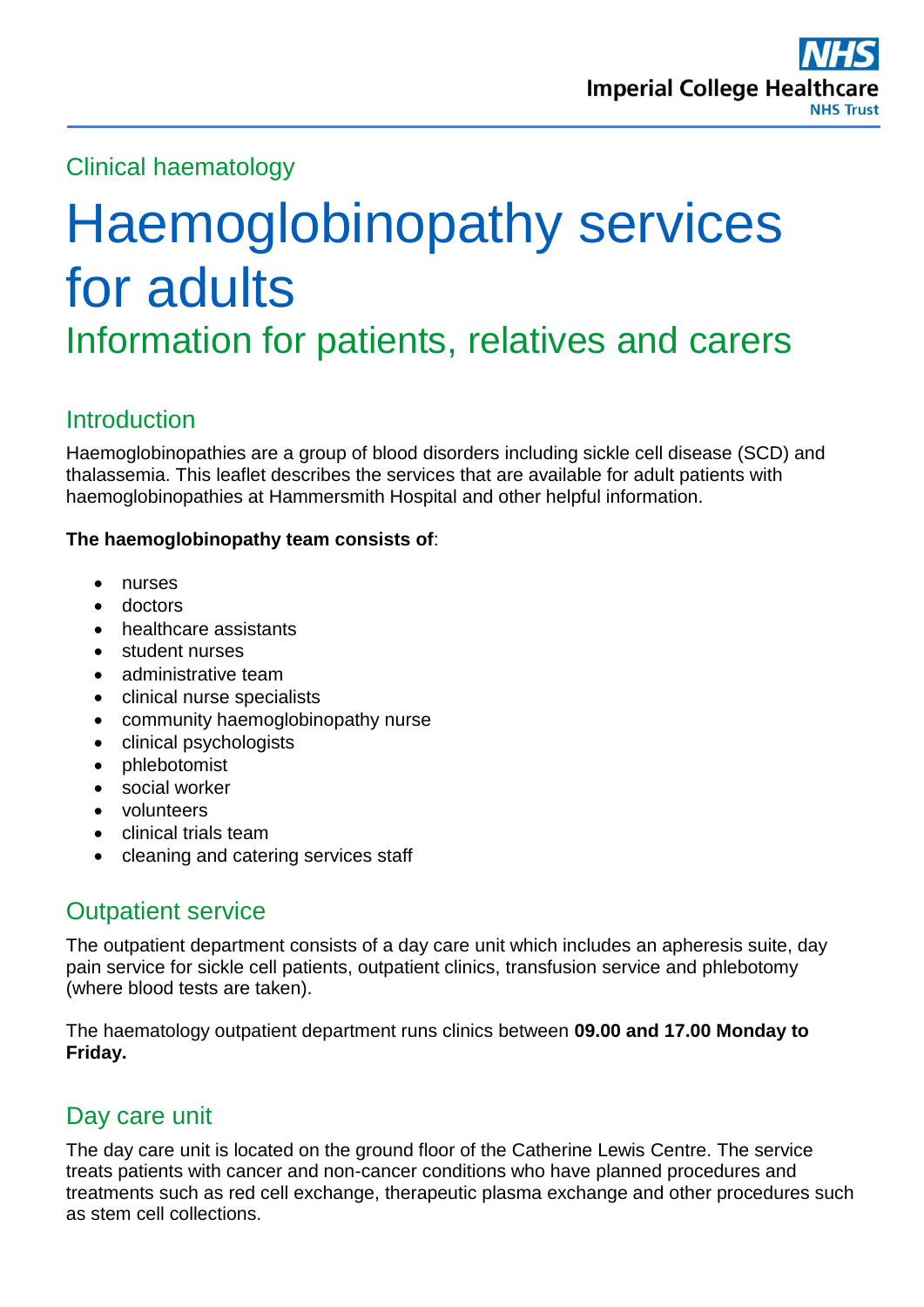The service operates between 08.00 and 20.30 Monday to Sunday and is staffed by nurses and supported by an attending specialist registrar and senior house officer.

# Apheresis suite

The apheresis suite is located on the ground floor of the Garry Weston Centre. Procedures undertaken by the apheresis team include red blood cell exchange and therapeutic procedures for SCD patients. Other therapeutic procedures including stem cell collection for bone marrow transplantation are also performed in the unit for various haematology conditions.

# Phlebotomy service (blood sampling)

The phlebotomy service runs between **08.30 and 17.00 Monday to Friday**, and is located on the ground floor of the Garry Weston Centre.

# Psychology services

The psychologist is a core member of the haemoglobinopathy team and can provide support to inpatient and outpatients with red cell disorders. The psychologist can help address any concerns you might have about your treatment or about, pain, depression, stress or anxiety, relationships, communication and more, and will work with you to give you the skills to actively manage your condition.

Patients with haemoglobinopathy disorders can access the clinical health psychologist. For more information, please email: [imperial.sicklecell.psychology@nhs.net](imperial.sicklecell.psychology@nhs.net%20)

## Social services

There is a specialist haemoglobinopathies social worker, employed by Imperial College Healthcare NHS Trust. The social worker can provide practical information, advice and support and advice to patients, relatives and carers regarding:

- finances
- welfare benefits
- housing
- education/employment
- immigration
- local support/charity services
- local authority social services
- general support

Patients can either be referred by a professional to the specialist social worker or can contact them directly.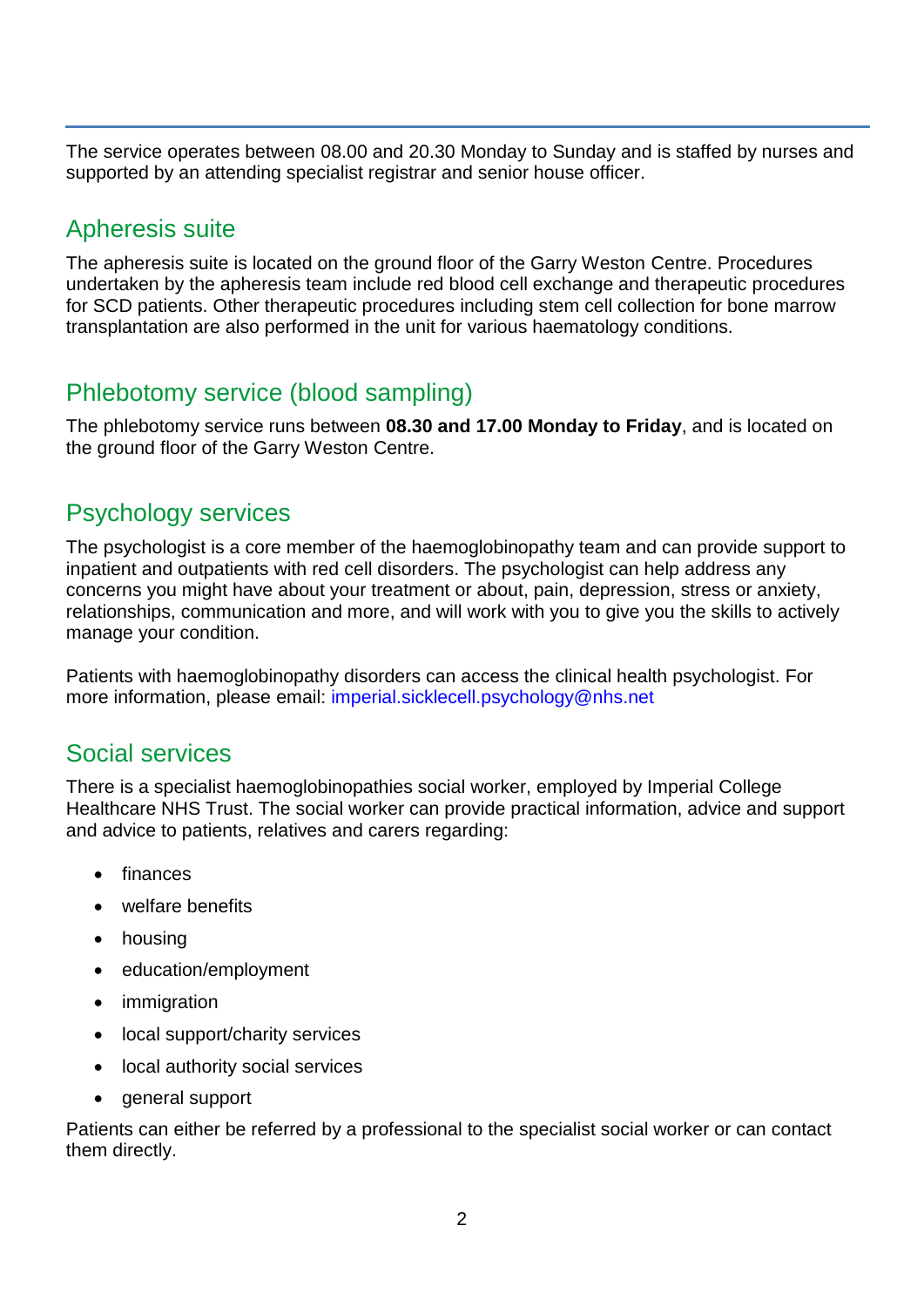#### **Local authority social services**

Patients who need additional support and assistance at home can be referral to the adult social services team. If it is identified that a patient is in need of additional support, then hospital staff can make a referral to their local authority adult social care services who will carry out an assessment of their level of need.

#### **Discharge**

Hospital staff may make a referral directly to adult social services to provide a package of care upon discharge.

This is coordinated by a social worker who is based at Hammersmith Hospital and covers the London Borough of Hammersmith & Fulham. The social worker forms part of the adult discharge team, and works closely with the discharge specialist nurse/co-ordinator. They help with the discharge planning for elderly and disabled inpatients into the community or patients with complex health/social needs. Referrals are made by staff working within the hospital.

#### **Immigration advice**

The specialist social worker can provide haemoglobinopathy patients with information and support on immigration. Please tell a member of the haemoglobinopathy team if you need further information on immigration.

Other useful sources of support and advice can come from: www.lawcentres.org.uk/other-sources-of-advice

#### **Benefits advice**

#### **The income-related benefits**

The specialist social worker can provide haemoglobinopathy patients with advice and information about income-related benefits they may be entitled to, universal credit, housing benefit, council tax support, depending on their circumstances.

Patients can receive support and advice about eligibility and how to claim different benefits by either contacting directly or being referred to the specialist social worker.

#### **Disability benefits**

Personal Independence Payment (PIP) can be applied for and claimed by adults. If a patient enquires about PIP to the social worker, information about the benefit is provided to patients. Parents who need additional advice or support can contact the specialist social worker.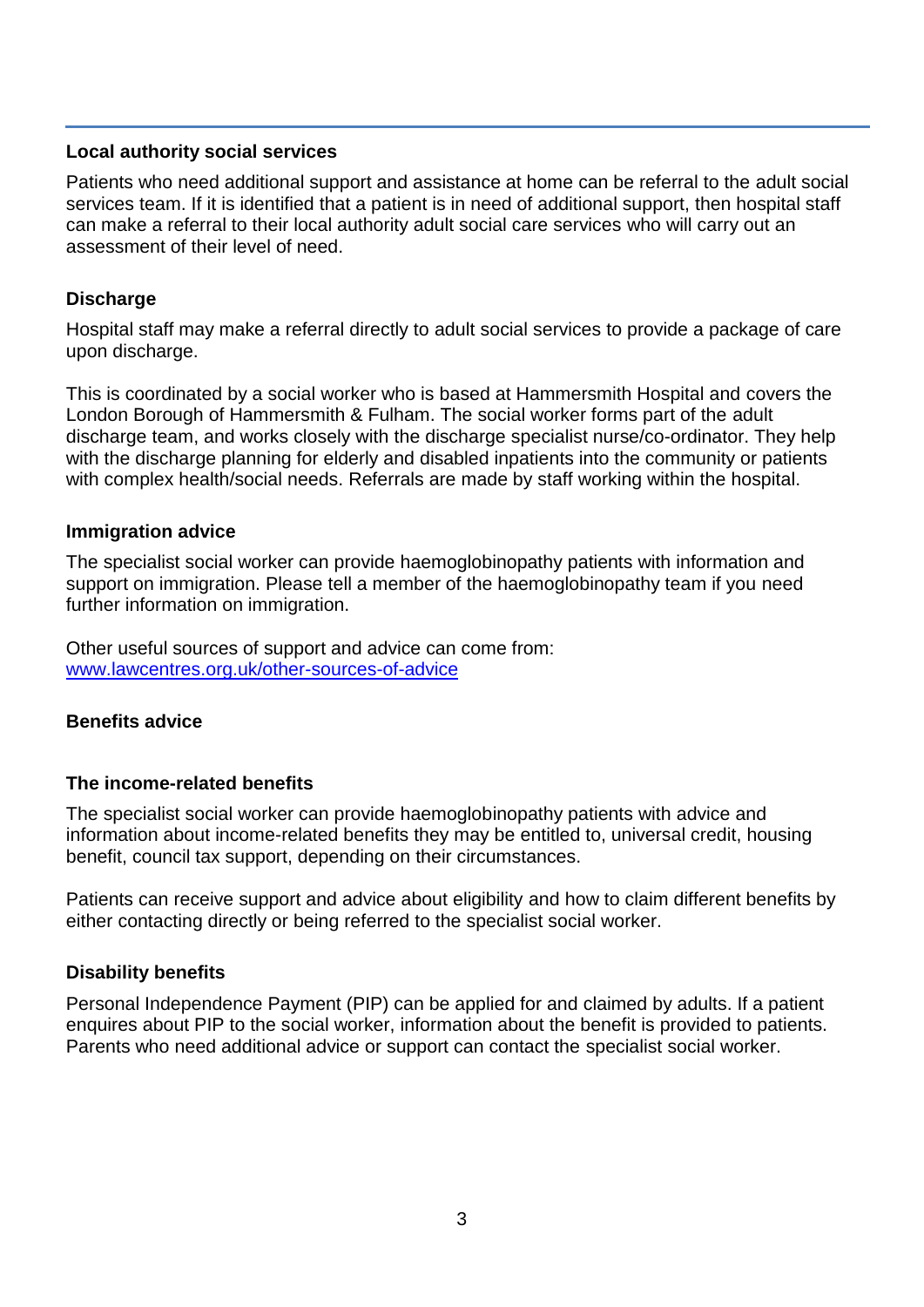# Clinic

The haemoglobinopathy clinic is located on the ground floor of the Catherine Lewis Centre at Hammersmith Hospital and runs every **Thursday from 13.30 to 16.30** and every **Friday 09.30 to 13:00** in St Mary's Hospital's main outpatients. The clinical service is supported by research and diagnostic laboratory services which are based in the hospital. Clinic is only for pre-booked appointments. You may need a blood test on the day of clinic – we will tell you if you do on the day.

Patients attending clinic at Hammersmith Hospital should check in by 16.30 or may not be seen by the doctor.

**Adolescent clinic (transition clinic)** is conducted every second Tuesday of the month at St Mary's Hospital, sixth floor, paediatrics outpatients department from **16.30 to 20.00**.

**Joint obstetrics and haematology clinic** runs on Monday mornings (alternate weeks) at De Swiet Obstetric Medicine Centre, second floor, Queen Charlotte's & Chelsea Hospital, Du Cane Road, London W12 0HS.

## What you can expect at your clinic appointment

You will be seen by a haematology doctor when you attend for your clinic appointment. There may be another member of the haemoglobinopathy clinical team that is present during your consultation and we will inform you of this.

If you are attending for your first outpatient appointment in the haemoglobinopathy service, a discussion about your medical history and an examination will take place (such as height, weight, listening to your heart and chest as well as an abdominal examination). You may be asked about any vaccinations you have received and any medication you are currently taking.

Your doctor will talk to you about your diagnosis; any related complications and give you advice on how you should take care of yourself at home. We will also give you written information on sickle cell disease or thalassemia and provide you with information on support groups and how you can access further advice. On the day of the appointment, you may need to have a blood test and the doctor will explain what this is for. A member of the team will inform you about the National Haemoglobinopathy Registry (NHR) and talk to you about consent to sharing some of your clinical information with the NHR.

**You will be issued with a haemoglobinopathy card and a haematology passport. Please keep this safe.** These documents are important and contain contact details for emergencies. They also have information on how you can contact the clinical team.

At routine appointments, the doctor will ask you how you have been feeling since your last clinic appointment and discuss any concerns you have. A repeat blood test and physical examination will usually take place. You will normally be sent a record of your consultant shortly after your appointment.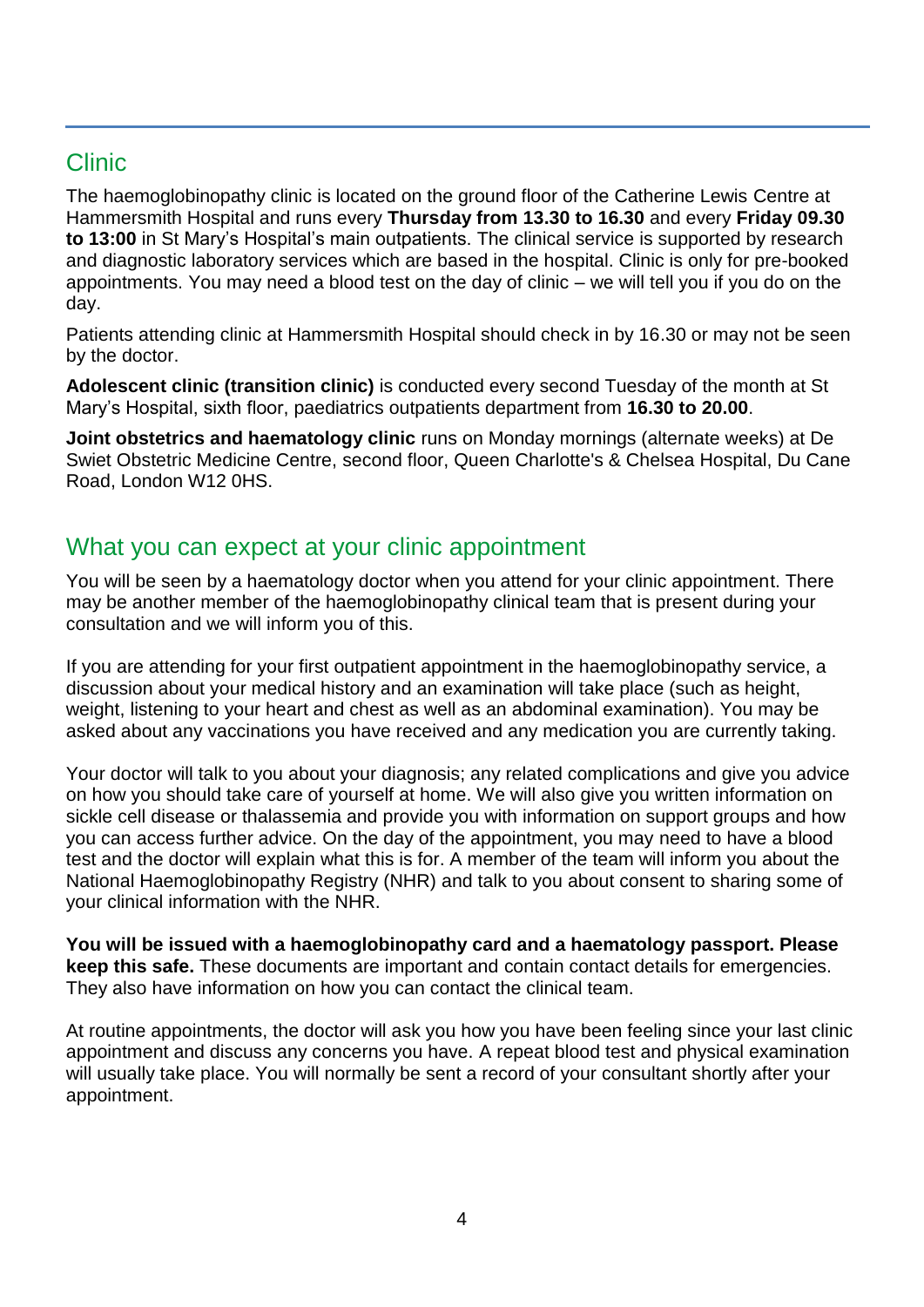# Changing or cancelling your appointment

You should check your appointment letter or email for details of how to change or cancel your appointment. If unsure, contact our central booking team on **020 3313 5000** or **Email: [imperial.appointments@nhs.net](mailto:imperial.appointments@nhs.net)**. Please remember to include your hospital or NHS number (which can be found on your appointment letter), your full name and your date of birth in your email. Our central booking office is open **08.00 to 20.00, Monday to Friday.**

If your first appointment with us was made through the NHS e-Referral Service (previously known as Choose and Book) call the NHS e-Referral Service appointments line on **034 5608 8888** to reschedule your appointment.

If you can't make your appointment or want to change it please contact us on **020 3313 5000** as soon as possible. We will do our best to reschedule your appointment as well as offer your existing appointment to another patient. Missed appointments significantly impact on the way we provide our outpatient services, so it is very important that you contact us if you are unable to attend.

# Inpatient wards

Haemoglobinopathy patients may be admitted to:

**Fraser Gamble Ward:** Located on the third floor of the Renal Building.

- Telephone: 020 3313 4215, 020 3313 4216
- Visiting hours: 09.00 to 21.00

**Weston Ward:** Located on the third floor of the Garry Weston Centre

- Telephone: 020 3313 8159, 020 3313 4753
- Visiting hours: 09.00 to 22.00

**Dacie Ward:** Located on the first floor of the Catherine Lewis Centre

- Telephone: 020 3313 3189
- Visiting hours: 09.00 to 22.00

## Contact the service

If you feel unwell or cannot manage your pain at home, you can call the haematology triage telephone number **020 3311 7755.** The triage nurse will assess you over the telephone and provide advice and help for how to manage your symptoms. We deliver a nurse-led day pain service, from **08.00 to 17.00** to help manage patients experiencing acute pain. This service is located on the ground floor of the Catherine Lewis Centre (near the day unit). For out of hours access, you can still use the same telephone number, but if you need to be examined or need help with managing your symptoms, we may ask you to come to the renal and haematology triage unit (RHTU) located on the ground floor of the B Block. The telephonic triage line is open **24 hours a day**, **7 days a week** for advice.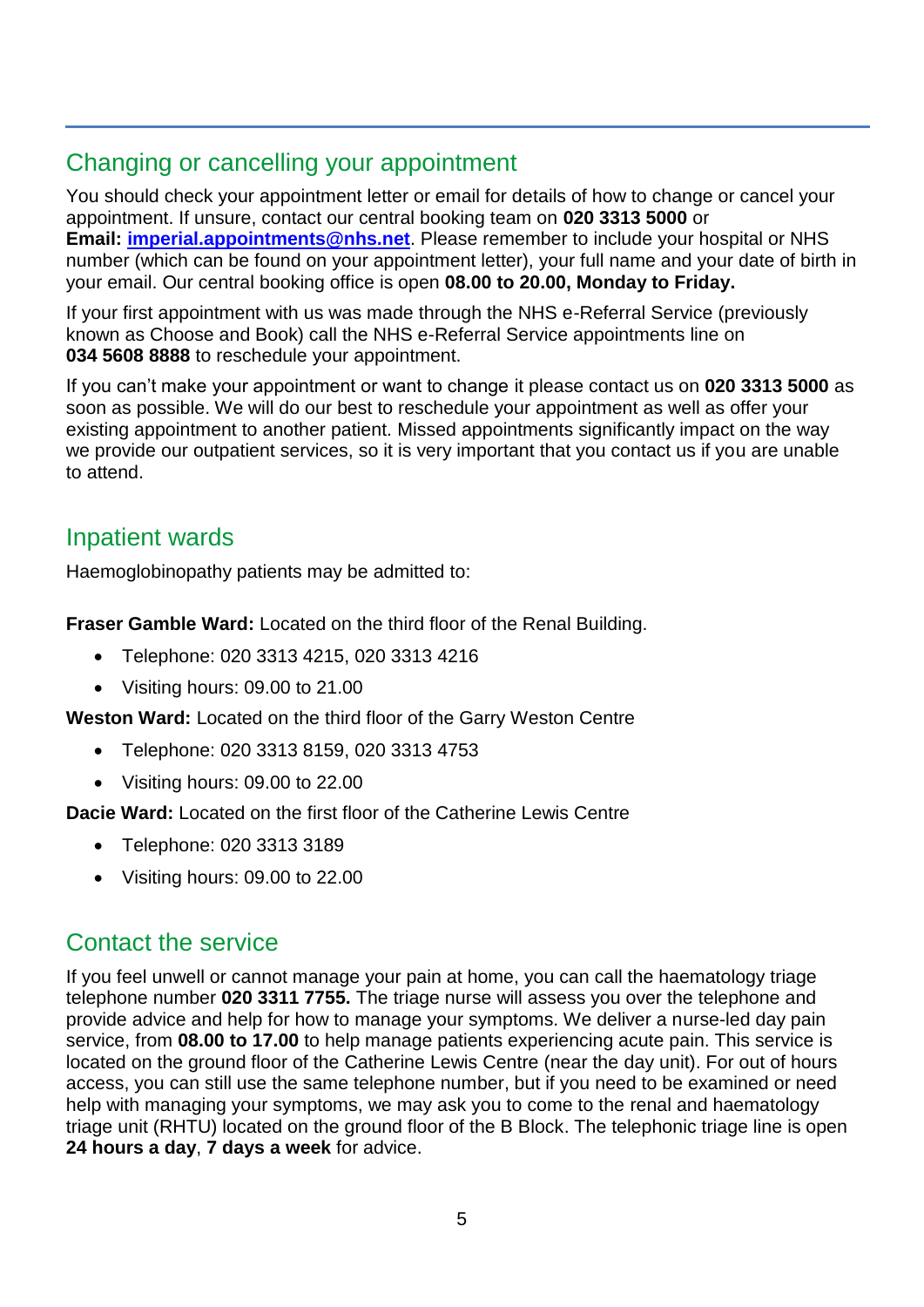## Interpretation service

#### **Face-to-face and telephone interpreting services now available**

Interpretation services, on call Interpreters and translators are now able to take new bookings for face-to-face interpreters. This is in addition to the telephone interpretation service.

To access telephone interpreting, please call on call on **020 3434 3460**, stating the name of our Trust (Imperial College Healthcare NHS Trust) and the language required. You do not need to book in advance for this service and do not require an access code.

If you require face-to-face interpretation services, you should contact the number above.

## Chaplaincy and faith services

We understand that coming to hospital can be a difficult and emotional time for lots of people. If you are facing a time of illness, uncertainty or change you can meet with a member of our friendly chaplaincy team who can provide emotional, pastoral and spiritual support, as well as a listening ear when you need it most. The team is available from **Monday to Friday, 09.00 to 17.00**. If you would like to speak with a chaplain, please ask a member of staff to contact the team and arrange a time for you 24/7 emergency chaplaincy service.

The chaplaincy team also provide a 24/7 emergency service for people who are experiencing extreme distress. If you think your need is urgent please talk to a member of staff and they will contact the on-call chaplain.

| Hammersmith Hospital switchboard            | 020 3313 1000 |
|---------------------------------------------|---------------|
| Clinic reception                            | 020 3313 3297 |
| Day care reception                          | 020 3313 4594 |
| Apheresis suite                             | 020 3313 4735 |
| Senior charge nurse (outpatient department) | 020 3313 5099 |
| Dacie Ward (including out of hours)         | 020 3313 3189 |
| Weston Ward (including out of hours)        | 020 3313 4753 |
| Fraser Gamble Ward (including out of hours) | 020 3313 4215 |
| Lead nurse                                  | 020 3313 5196 |

## Contact details